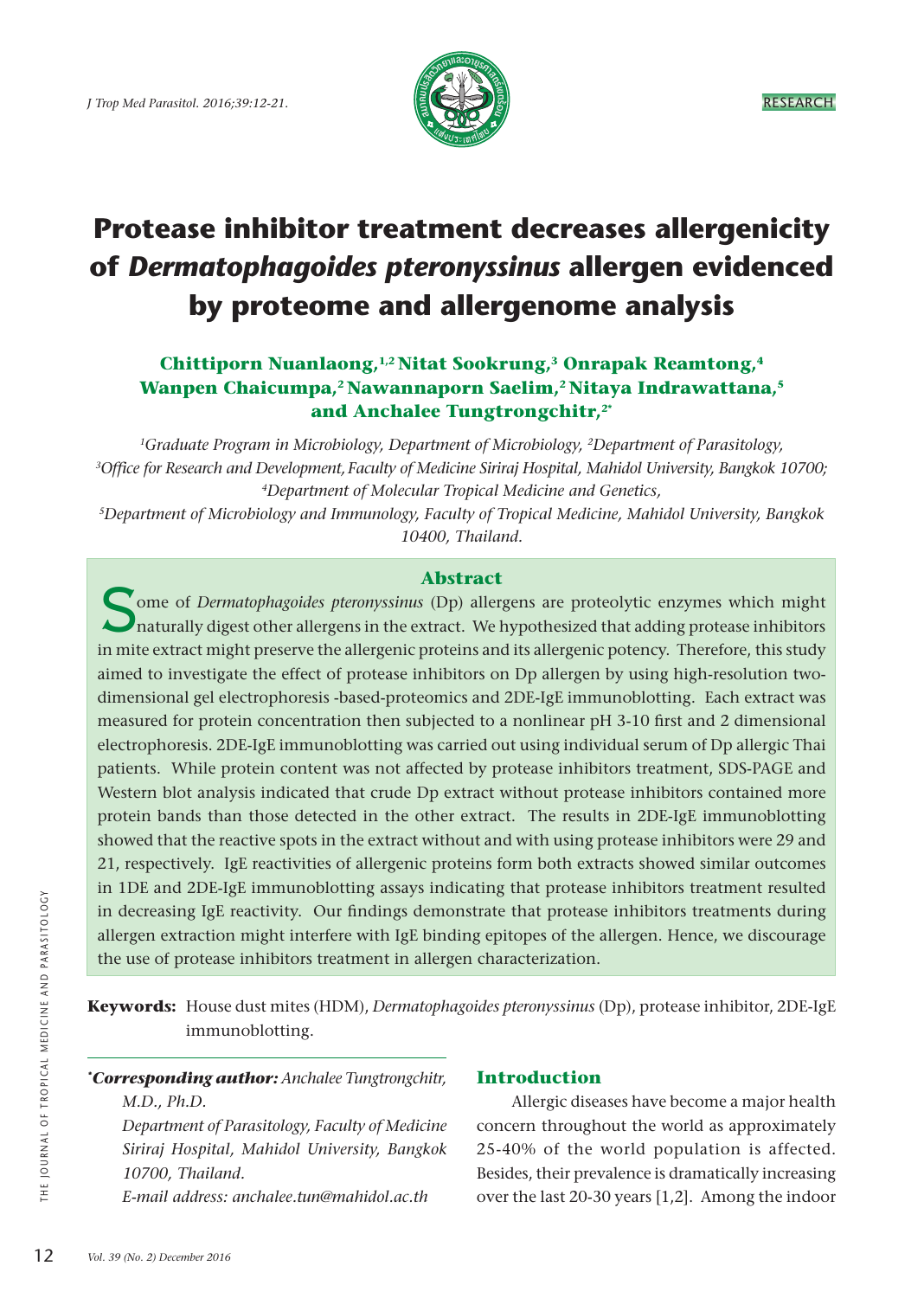allergens, house dust mite allergens have been considered to be the most important allergens since 60-80% of the atopic patients are sensitive to them [3,4]. *Dermatophagoides* mites namely *D. pteronyssinus* (Dp) and *D. farinae* (Df) are known as the predominant mite species found worldwide in house dust [5].

Recently, the development of new technology in the field of proteomics has increased rapidly. Since allergen is classified as protein, the characterization of allergens based on proteomic approach has been introduced. Currently, 27 groups of mite allergens have been characterized and established in the IUIS nomenclature database [6]. Among the established allergens, some Dp allergens such as cysteine protease (group 1), trypsin serine protease (group 3), amylase (group 4), chymotrypsin serine protease (group 6), Glutathione-S -transferase (group 8), arginine kinase (group 20) and etc. are enzymes. Hence, crude mite extract containing these enzymatic allergens might cleave peptide bonds or directly destroy other mite allergens and degraded its allergenic potency [8].

To study allergen characterization, all allergens in the extract should be preserved and should not be destroyed by the proteolytic enzymes naturally contained in the extract. Lately, protease inhibitors have been widely used in protein preparation for not only research works but also commercial production in order to protect the integrity of proteins during extraction and purification process [9]. The protease inhibitors might inhibit specific proteolytic enzymes and prevent the split of the target protein into peptides; consequently, the amount of target protein production would not be decreased [10]. Moreover, it has been reported that the addition of protease inhibitors and 1-phenyl-3- (2-thiazolyl)-2-thiourea in cockroach allergen extracts could prevent protein degradation and melanization [11]. Moreover, the addition of protease inhibitors could prolong the shelf life of cockroach extracts [12]. Given that these issues have not been formally addressed, we decided to systematically investigate the effect of protease inhibitors adding to the extract during extraction process on Dp allergen characterization by using high-resolution both one and two-dimensional gel electrophoresis (2-DE)-based-proteomics and 2DE-IgE immuno-blotting. From the data presented, we conclude that protease inhibitor treatment in fact deteriorates the IgE reactivity of *Dermatophagoides pteronyssinus* mite allergen

# **Material and Methods: Serum Collection**

The research participants attending the Allergy Clinic at Siriraj Hospital were divided into 2 groups; allergic patients in subject group and healthy volunteers in normal group. The subject group in this study must be diagnosed with allergic rhinitis (AR) and reacted with *D. pteronyssinus* and/or *D. farinae* by skin prick test while the healthy volunteers without any chronic disease, the skin prick test with HDM and other common allergens showed negative results. In addition, all sera were measured specific IgE levels to *D. pteronyssinus* allergen by using ImmonoCAP system (ImmunoCAP® 100E Automate, Sweden) for confirm the participant sera. This study was approved by the Ethics Committees of the Faculty of Medicine Siriraj Hospital, Mahidol University (No. Si224/2010).

## **Preparation of Crude** *D. pteronyssinus*

Fresh purified (99%) Dp mites (100 mg) were washed with 0.1 M phosphate buffered saline (PBS), pH 7.4 to remove any contaminants before process. After washing, mites were ground by tissue grinder on ice.

Protease inhibitor namely complete ULTRA tablets (Roche Applied Science, Switzerland) was used in this study. The main components contained serine, cysteine, and acidic proteases and other inhibitors. The preparation for one protease inhibitors tablet was added in 350 µl of distilled water to suspend  $(1$  tablet =  $20x$ ) and using into the extraction buffer 50 µl per 1 ml of sample preparation buffer.

Crude Dp extracts were prepared as previously described [13]. In each protocol, 1 g of ground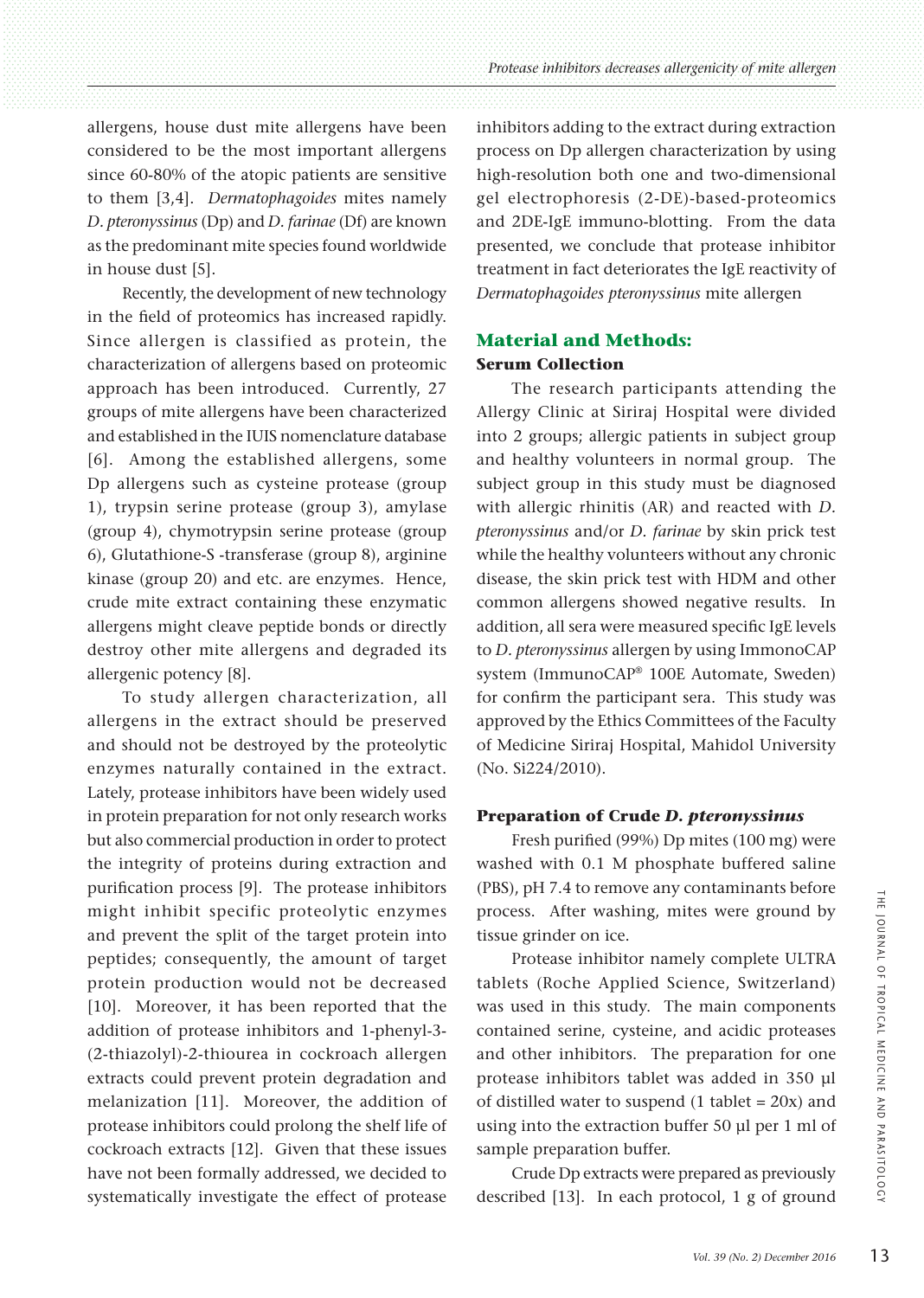Dp mite was added with extraction buffer without protease inhibitor or buffer containing protease inhibitor at ratio 1:4 w/v. The preparation was homogenized by sonicator (LABSONIC®P, France) at 30% amplitude, 0.5 cycles for 10 minutes. Then, the suspensions were centrifuged at 12,000g, 4°C for 15 minutes. After centrifugation, the supernatant of each extract was harvested and protein amount was measured by Bradford's method. Crude extract preparations were kept in small aliquots at -80°C until used.

#### **One-dimensional gel electrophoresis (1-DE)**

1-DE of mite extracts were carried out as described previously [13]. Briefly, crude Dp extracts of both preparations were separated individually in a 4% stacking, 12.5% separating poly-acrylamide gels using a Mini-PROTEAN® 3 Cell (Bio-Rad, CA, USA). The amount of protein loaded was 10 µg per lane equally. The separated protein bands in each gel were visualized by staining with Coomassie Brilliant Blue G-250 (CBB).

#### **Two-dimensional gel electrophoresis (2-DE)**

2-DE of Dp extracts of both protocols were performed as described previously [13]. Briefly, each extract was cleaned with 2D-clean-up kit (GE Healthcare Bioscience, UK) before applying into a strip holder (Ettan IPG PhorElectrofocusing System; GE Healthcare). Then, each IPG strip (GE Healthcare) was put in to the extract with 600 µl of PlusOne™ Dry Strip Cover Fluid (GE Healthcare) was covered on top. The amount of protein loaded was 60 µg per gel. After rehydration, the first dimensional electrophoresis (1DE) was performed at 300 Volts for 30 minutes, 1,000 Volts for 30 minutes and 5,000 Volts for 72 minutes. Two equilibration steps were performed using 10 ml SDS-equilibration buffer containing 100 mg DTT at 25°C for 15 minutes followed by 10 ml of the equilibration buffer containing 250 mg IAA at 25°C for 15 minutes. Next, the strips were placed onto a 12.5% gel cast in the HoeferTM SE 260 system (Amersham Bioscience) after washing with electrode buffer. SDS-PAGE was operated at 10 mA/gel during the first 15 minutes and at 20 mA/gel until the tracking dye reached the lower gel edge. After that, one gel was stained by CBB dye whereas the other gels were transferred to two NC membranes for 2DE-immunoblotting.

#### **Western blot analysis**

The proteins separated by 1-DE and 2-DE were electro-transblotted onto a nitrocellulose (NC) membranes in transfer buffer by applying 100 Volts of electric power for 90 minutes. The NC blot was probed primarily with patient's sera. Anti mouse Ig-alkaline phosphatase (AP) conjugate (DakoCytomation, Denmark) and BCIP/NBT substrate (KPL, MD, USA) were used as the band revelation reagents.

#### **2DE IgE immunoblotting**

2DE IgE immunoblotting was performed as described previously [12]. Briefly, the Dp allergens blotted-NC membrane was placed in a blocking solutions (3% BSA in Tris buffer, pH 7.4) for 1 hour to block the empty sites of the strip. After washing with PBS-T (0.05% Tween-20 in PBS, pH 7.4) to remove the blocking reagent, the proteins on the membrane were probed with individual serum of the mite-sensitive patient or non-allergic control (diluted 1:10 in PBS-T) at 4°C overnight. The NC membranes were incubated with the secondary antibody (Mouse anti-human IgE antibody AP conjugated; Southern Biotech, USA) at 25°C for 1 hour. Then, NC membranes were incubated with BCIP/NBT chromogenic substrate (KPL, USA) in dark for 10 minutes. The IgE reactive spots were visualized by using ImageQuant LAS 4010 (GE Healthcare).

#### **Results**

Protein amount in both extracts were repeatedly analyzed for five times to compare the effect of protease inhibitors. Average protein level in the extract lack of protease inhibitors was 35.76 mg/g of Dp mite which was not different from that of extract containing protease inhibitors (36.80 mg/g).

From SDS-PAGE analysis, the protein molecular masses ranged from 10-177 kDa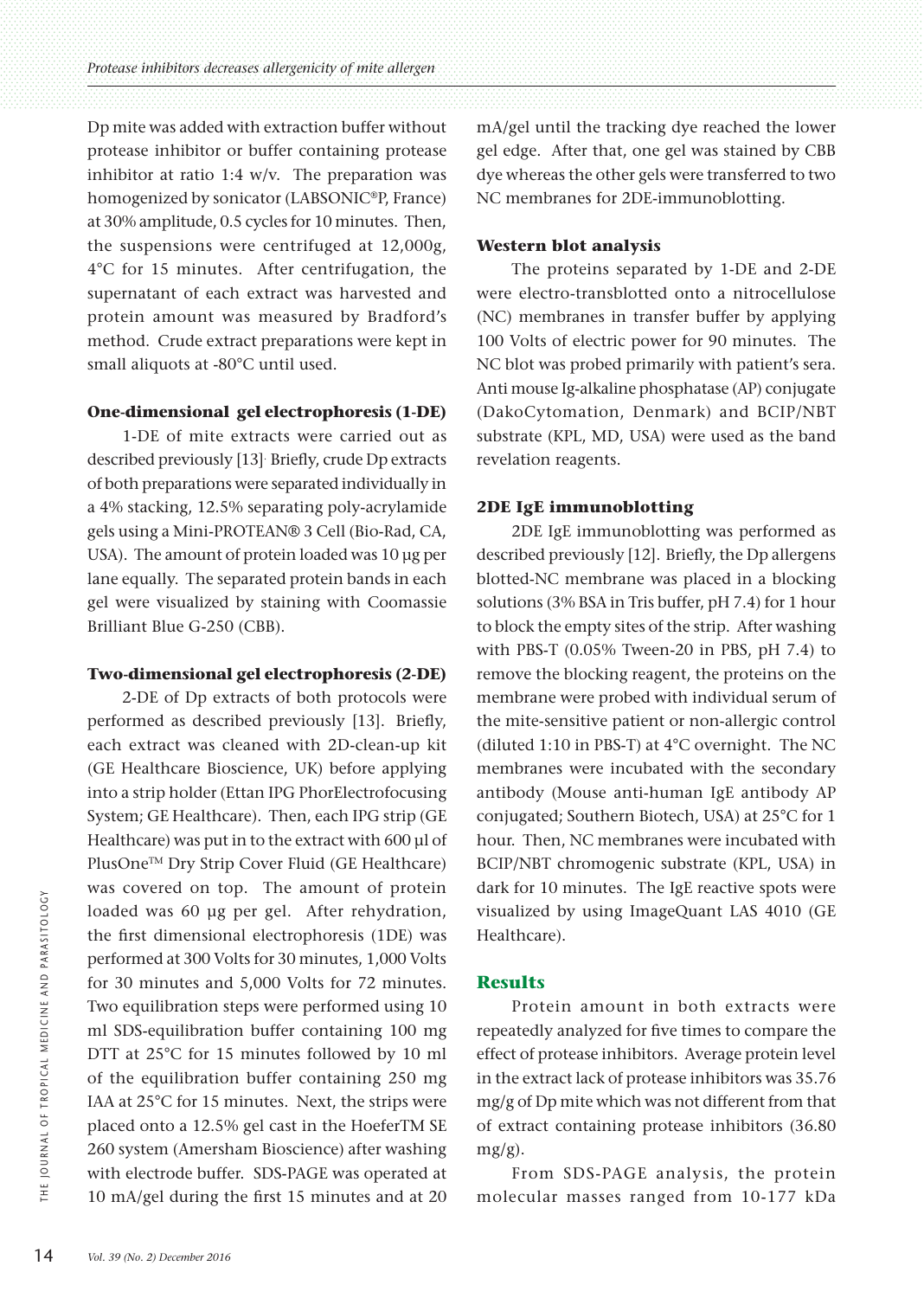as shown in Fig 1. The number of detected bands in Dp extract without protease inhibitors treatment (Fig 1 A) was 54, while those of Dp extract with protease inhibitors (Fig 1 B) was 50. The prominent bands of the extract without protease inhibitors treatment were seen in the part of molecular weight ranging from 26-72 kDa. On the other hand, the noticeable bands of the extract with protease inhibitors treatment were observed in the area of lower MW (between 10-20 kDa). The other parts of the extract with protease inhibitors treatment showed paler staining than the stained bands of the extract without using protease inhibitors.

Study subjects recruited in this study comprised of 5 allergic patients and 5 normal controls. Mean of *D. pteronyssinus* specific IgE levels in the patient's group was 97.08 KAU/L whereas that of control group was <0.35 KAU/L. The characteristics of all study subjects were shown in Table 1.

Comparing with protein patterns of both extraction protocols revealed by SDS-PAGE, similar outcomes were also shown in 1DE-IgE immunoblotting (Fig 2). The pattern of reactive bands of the extract without using protease



**Fig 1 Protein patterns of** *Dp* **extract without protease inhibitors (lane A) and** *Dp* **extract with protease inhibitors (lane B) revealed by SDS-PAGE stained with CBB dye.**  Lane M: protein molecular weight

standard. Numbers at the left are protein masses in kilo Daltons.

| Patient/<br><b>Control</b><br>No. | <b>Sex</b>   | Age<br>$\overline{(\text{years})}$ | <b>Diagnosis</b>         | Skin prick test positive to<br>crude extract of | <b>Specific IgE to</b><br>D. pteronyssinus<br>(KAU/L) |
|-----------------------------------|--------------|------------------------------------|--------------------------|-------------------------------------------------|-------------------------------------------------------|
| <b>P1</b>                         | M            | 32                                 | AR                       | Dp,Cat,Dog,Ant,CR,MQ,Pollen                     | 99.00                                                 |
| P <sub>2</sub>                    | $\mathbf{F}$ | 27                                 | AR                       | Dp,Cat                                          | 86.40                                                 |
| P <sub>3</sub>                    | F            | 20                                 | AR                       | Dp,Dog,Cat,Dog                                  | >100                                                  |
| <b>P4</b>                         | M            | 36                                 | AR                       | Dp                                              | >100                                                  |
| P <sub>5</sub>                    | $\mathbf{F}$ | 25                                 | AR, Atopic<br>dermatitis | Dp,Cat,CR                                       | >100                                                  |
| C <sub>1</sub>                    | $\mathbf{F}$ | 27                                 |                          |                                                 | < 0.35                                                |
| C <sub>2</sub>                    | M            | 26                                 |                          | $\overline{\phantom{0}}$                        | < 0.35                                                |
| C <sub>3</sub>                    | F            | 53                                 |                          |                                                 | < 0.35                                                |
| C <sub>4</sub>                    | M            | 26                                 |                          | $\overline{\phantom{0}}$                        | < 0.35                                                |
| C <sub>5</sub>                    | F            | 30                                 |                          |                                                 | < 0.35                                                |

**Table 1 Characteristics of 5 house dust mite allergic patients (subjects) and the 5 non allergic patients (normal controls)**

Abbreviation: M, Male; F, Female; AR, Allergic rhinitis; P, Patient; C, Control; Dp, *Dermatophagoides pteronyssinus*; MQ, Mosquito; CR, Cockroach;.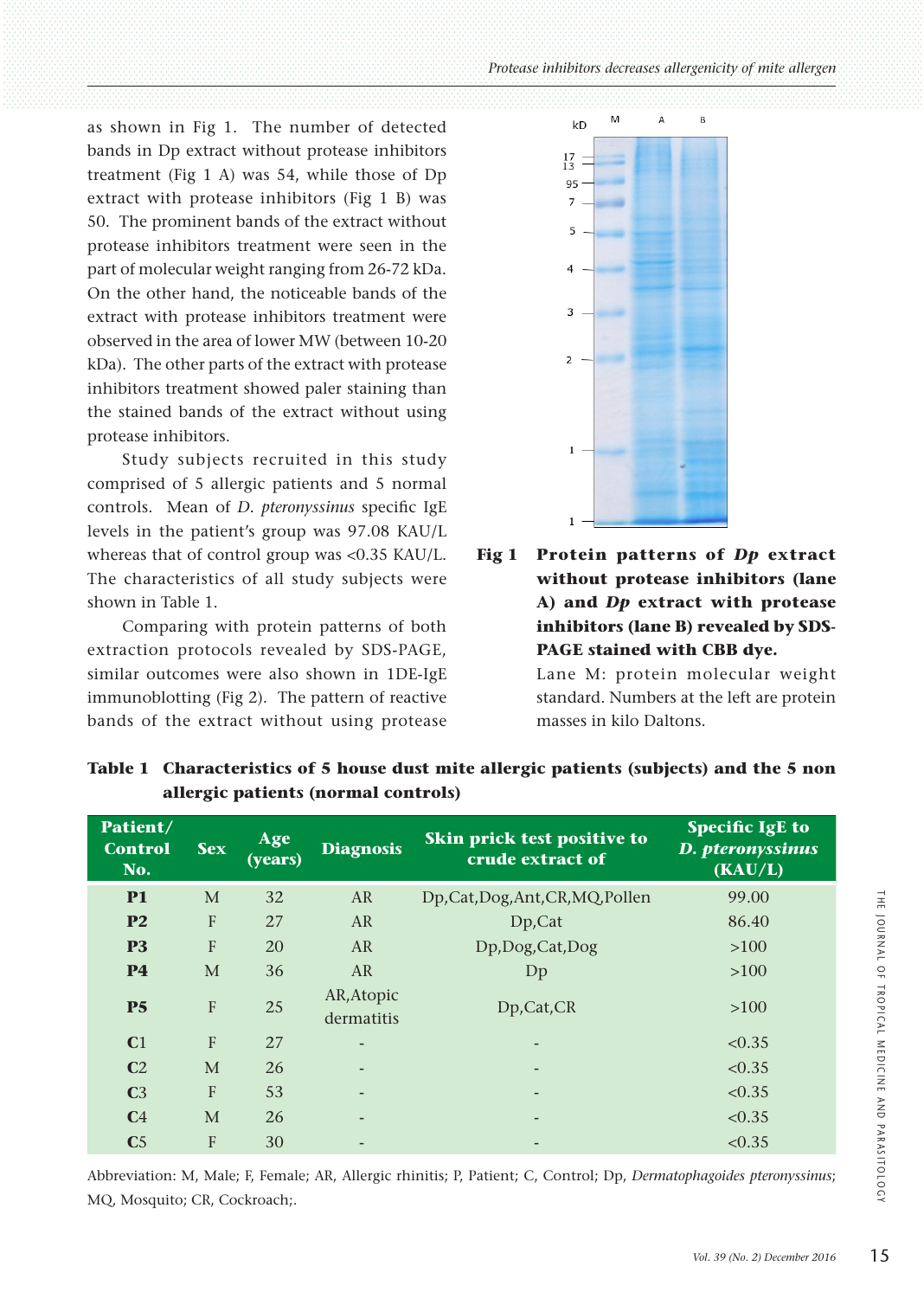



2B: 1DE-IgE immunoblotting of 5 allergic patients sera on *Dp* proteins in the extract with protease inhibitors

2C: 1DE-IgE immunoblotting of 5 negative patients sera on *Dp* proteins in the extract without protease inhibitors

| Table 2 Comparison of IgE-reactivity of each reactive Dermatophagoides pteronyssinus |
|--------------------------------------------------------------------------------------|
| protein-band with its relative molecular weight matched to the allergen              |
| database in the extract without protease inhibitors and those in the extract         |
| with protease inhibitors revealed by Western blot analysis                           |

| <b>Band No.</b> | <b>Relative molecular</b> | IgE-reactivity of Dp allergic patient sera       |                                        |
|-----------------|---------------------------|--------------------------------------------------|----------------------------------------|
|                 | weight<br>(MW; kDa)       | <b>Dp</b> extract without<br>protease inhibitors | Dp extract with<br>protease inhibitors |
| $\mathbf{1}$    | 177                       | 40%                                              | 20%                                    |
| 5               | 103                       | 40%                                              | 40%                                    |
| 17,18           | 60                        | 60%                                              | 20%                                    |
| 41              | 36                        | 40%                                              | 20%                                    |
| 46,47,48        | 31                        | 80%                                              | 20%                                    |
| 50              | 29                        | 60%                                              | 20%                                    |
| 51              | 27                        | 60%                                              | 0%                                     |
| 53              | 25                        | 60%                                              | 40%                                    |
| 54              | 24                        | 80%                                              | 60%                                    |
| 63              | 15                        | 100%                                             | 100%                                   |
| 64,65,66,67,68  | 14                        | 80%                                              | 60%                                    |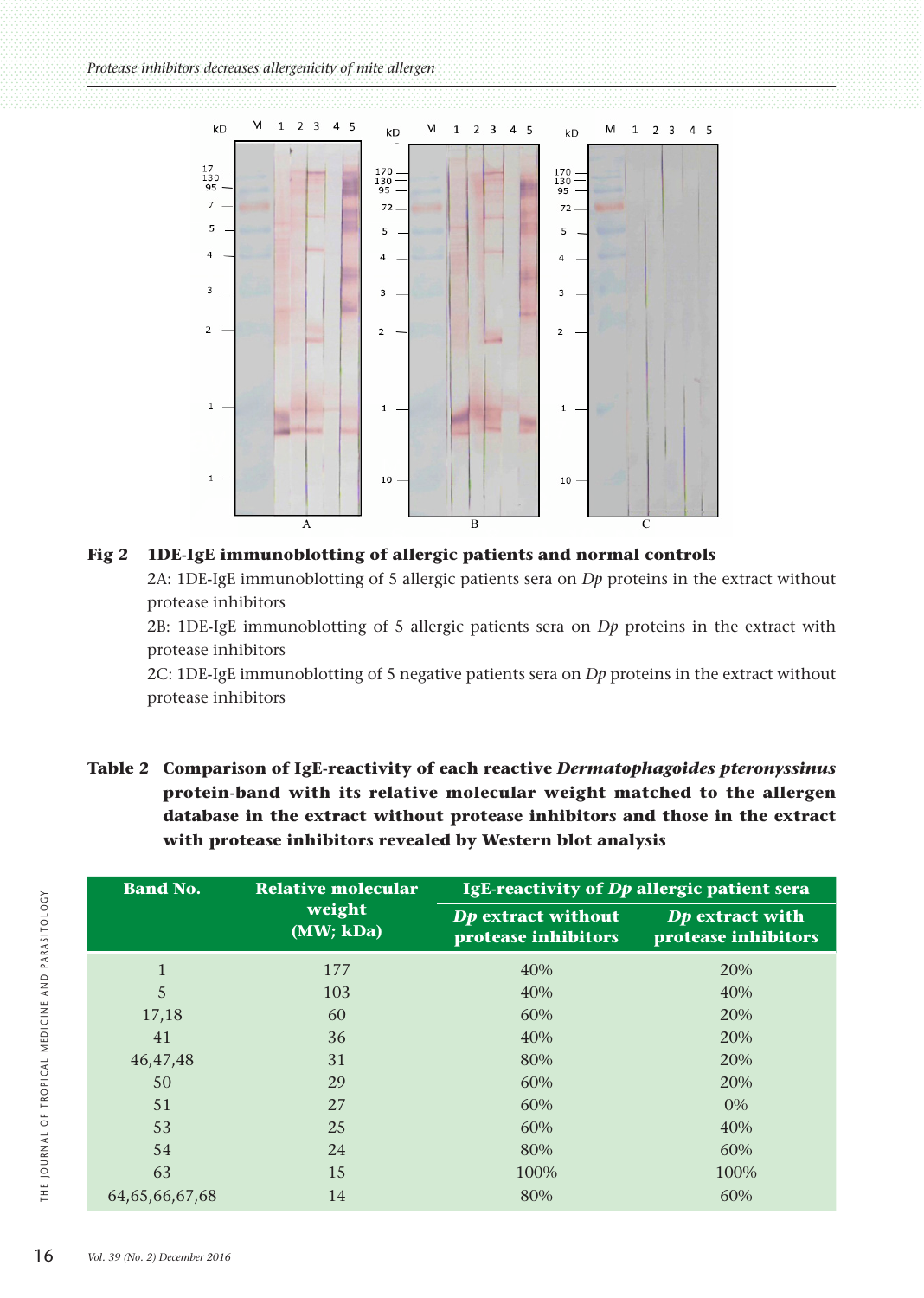inhibitors (Fig 2A) to IgE in Dp allergic patient sera are quite similar to those of extract with using protease inhibitors (Fig 2B).

The comparison of frequency and percentage of IgE-reactivities of each Dp protein-band in both protocols revealed by 1DE-IgE immunoblotting analysis were demonstrated in Table 2. Only band No. 5 (~MW 103 kDa) and No. 63 (~MW 15 kDa) had equal IgE reactivity in both extracts. The rest reactive bands in the extract without protease inhibitors treatment showed higher percentage of IgE reactivities than those of the other extract.

The allergenicity of individual Dp allergenic spot in the extracts without and with protease inhibitors treatment performed by 2DE-IgE immunoblotting assay were exhibited in Table 3. There were 14 reacted spots having equal IgE reactivites from both preparations whereas

| Table 3 Allergenicity (serum IgE reactivity) of each Dermatophagoides pteronyssinus |
|-------------------------------------------------------------------------------------|
| allergenic protein with its relative molecular weight matched to the allergen       |
| database in the extracts without and with protease inhibitors treatment             |
| demonstrated by 2DE-IgE immunoblotting assay                                        |

| Spot No.       | <b>Relative molecular</b><br>weight | IgE-reactivity of Dp allergic<br>patient sera    |                                        |
|----------------|-------------------------------------|--------------------------------------------------|----------------------------------------|
|                | (MW; kDa)                           | <b>Dp</b> extract without<br>protease inhibitors | Dp extract with<br>protease inhibitors |
| $\mathbf{1}$   | 180                                 | 25%                                              | $0\%$                                  |
| $\overline{4}$ | 115                                 | 25%                                              | 25%                                    |
| 5,6            | 105                                 | 25%                                              | 25%                                    |
| $\overline{7}$ | 95                                  | 50%                                              | 50%                                    |
| 8,9,10         | 90                                  | 50%                                              | 25%                                    |
| 11,12          | 82                                  | 75%                                              | 25%                                    |
| 13             | 80                                  | 50%                                              | $0\%$                                  |
| 14             | 68                                  | 75%                                              | 25%                                    |
| 15             | 65                                  | 50%                                              | 25%                                    |
| 17             | 60                                  | 50%                                              | 50%                                    |
| 22             | 56                                  | 25%                                              | 0%                                     |
| 24             | 53                                  | 25%                                              | 25%                                    |
| 25,26          | 52                                  | 25%                                              | 0%                                     |
| 29             | 50                                  | 25%                                              | 0%                                     |
| 31,32          | 44                                  | 25%                                              | 25%                                    |
| 34             | 41                                  | 25%                                              | 0%                                     |
| 38,39,40       | 40                                  | 25%                                              | 0%                                     |
| 42,43          | 36                                  | 25%                                              | 25%                                    |
| 46             | 32                                  | 25%                                              | 25%                                    |
| 47             | 31                                  | 50%                                              | 50%                                    |
| 48,49          | 30                                  | 25%                                              | 25%                                    |
| 50             | 28                                  | 50%                                              | 50%                                    |
| 52             | 26                                  | 50%                                              | 75%                                    |
| 53,54          | 25                                  | 50%                                              | 75%                                    |
| 55,56,57       | 23                                  | 25%                                              | 25%                                    |
| 58,59,60       | 21                                  | 25%                                              | 0%                                     |
| 63             | 16                                  | 50%                                              | 50%                                    |
| 66,67,68       | 14                                  | 25%                                              | 25%                                    |
| 69             | 13                                  | 50%                                              | 50%                                    |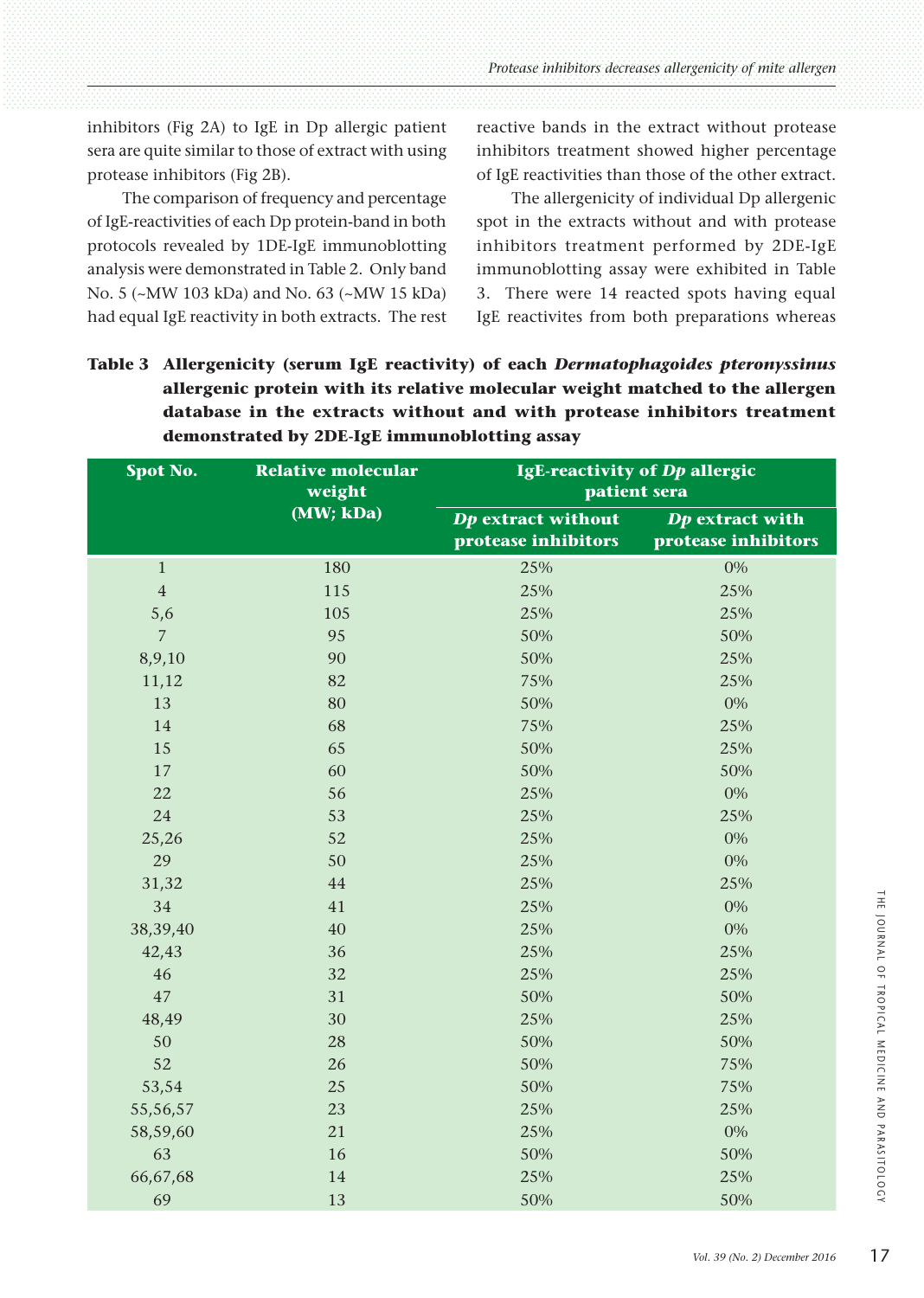

## **Fig 3 Coomassie Brilliant Blue G-250-stained proteins of** *Dp* **crude extract after 2D gel electrophoresis**

The *Dp* extract without protease inhibitor showed 69 protein spots (A) and the *Dp* extract contained protease inhibitor showed 49 protein spots (B).

8 non-reacted spots in the extract with protease inhibitors treatment. Only 2 reactive spots in the preparation lacking protease inhibitors had lower IgE reactivities than those of spots in the formulation contained protease inhibitors. The rest spots in the extract without protease inhibitors showed higher percentage of allergenicity than those from the other protocol and this outcomes were in consistent to the results from 1 DEimmunoblotting assay.

By using the 2DE proteomic approach, 69 reactive spots in the extract without using PI (Fig 3 A) were detected on the CBB-stained gel, but only 49 spots could be isolated from allergenic extract with using protease inhibitors (Fig 3 B).

Allergenomes of both extract protocols were identified by 2DE-IgE Immunoblotting as shown in Fig 4. No reactive spot was discovered after probing the blots with the normal sera. Nevertheless, there were in total 29 spots reactive to IgE in the sera of allergic patients in extract without protease inhibitors treatment whereas

only 21 reacted spots were revealed in extract with protease inhibitors treatment. Generally, the results in 1 DE and 2DE-IgE immunoblotting indicated that Dp extract without using protease inhibitors had more protein reacted bands/spots than those detected in the extract with protease inhibitors.

#### **Discussion**

Proteolytic enzymes are crucial for a variety of biological processes in organisms ranging from lower (virus, bacteria, and parasite) to the higher organisms (mammals). Proteases can cleave proteins into smaller fragments by catalyzing peptide bonds hydrolysis [9]. Some of insect allergens such as mite and cockroach as well as fungal allergen are proteolytic enzymes [14,15]. No systematic study on the global effect of protease treatment during allergen preparation has to our knowledge been published. We therefore undertook to analyze the effect of protease inhibitors on allergenicity of Dp allergen.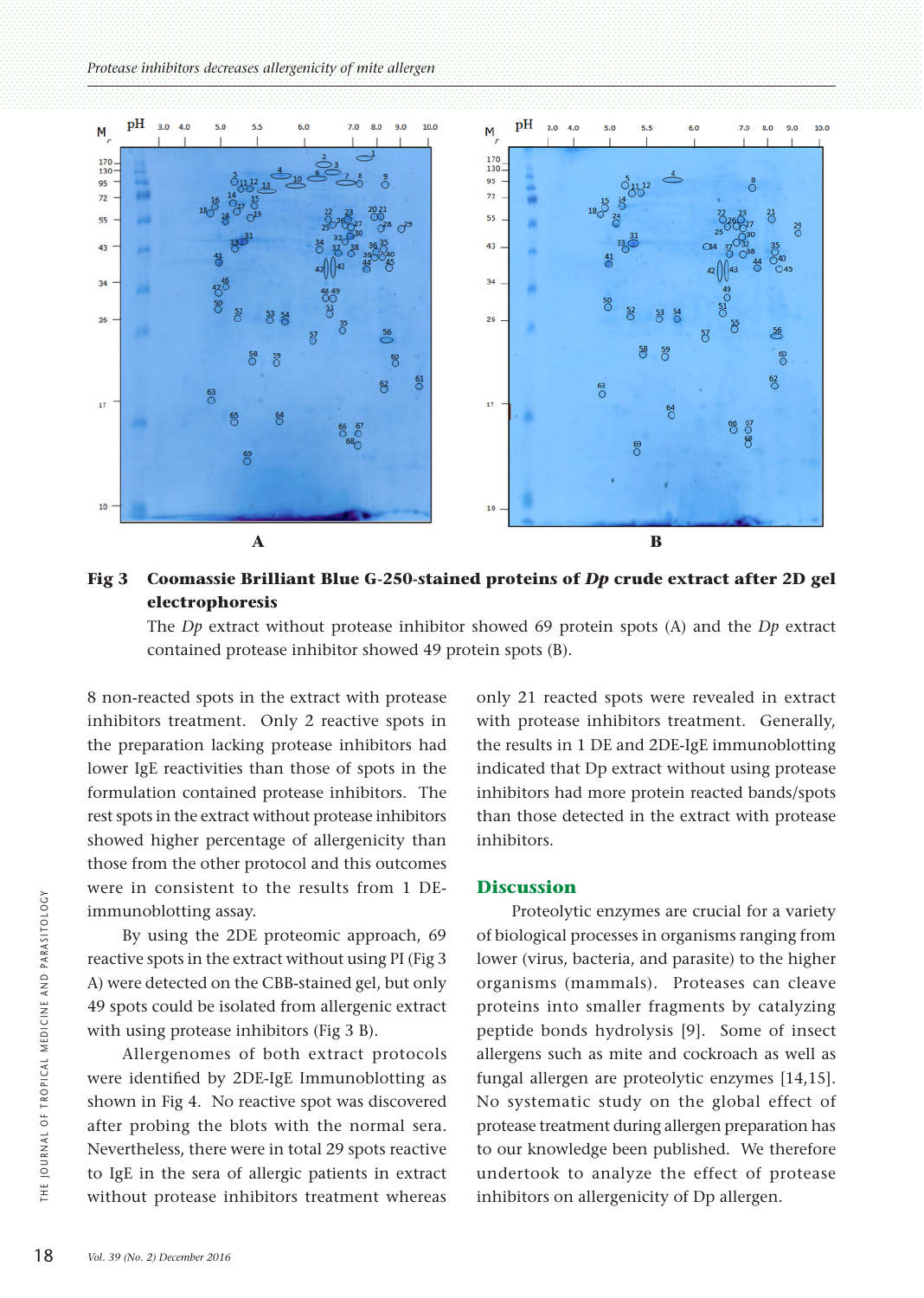



The average levels of the protein in both preparations were quite similar and not statistical significantly different. This indicates that protease inhibitors might not affect protein concentration which is one of the key indicator for allergen quality. Besides, the effect of protease inhibitors might not be observed as the extracts were analyzed within a month. However, the average amount of protein (35.76 mg/g of mite) in the extract lacking of protease inhibitors was slightly lower than that of the extract containing protease inhibitors (36.80 mg/g). This might be related with the measurement method used in this study namely Bradford technique which is the common procedure in both routine and research laboratories. In Bradford assay, the protein–binding dye bound to primarily arginine on the protein structure [16]. It is possible that some of the cleavage polypeptide products, especially low molecular weight and low content of arginine residue, might not be detected by this assay. Therefore, the protein level in the

extract without protease inhibitors treatment was slightly lower than the treated sample performed in this study.

SDS-PAGE analysis was performed to investigate the protein profiles from both types of extracts (Fig 1). Even though the protein patterns of both formulations were quite similar in numbers but the different intensity of the protein bands from each extracts were noticeable (Figs 1 A and 1B). The study of the protease enzymatic activities in allergenic extracts from 3 species of mites causing allergy namely *D. farinae and D. pteronyssinus* and *Tyrophagus putrescentiae* and 3 species of cockroaches (*Blatella germanica, Periplaneta americana*, and *P. fuloginosa*) were studied using ApiZm and EnzCheck assays. Among these 6 preparations, the extract from *T. putrescentiae* mite had the highest protease activity, followed by those of the cockroach extracts, while *D. farinae and D. pteronyssinus* extracts only had weak protease activity [17].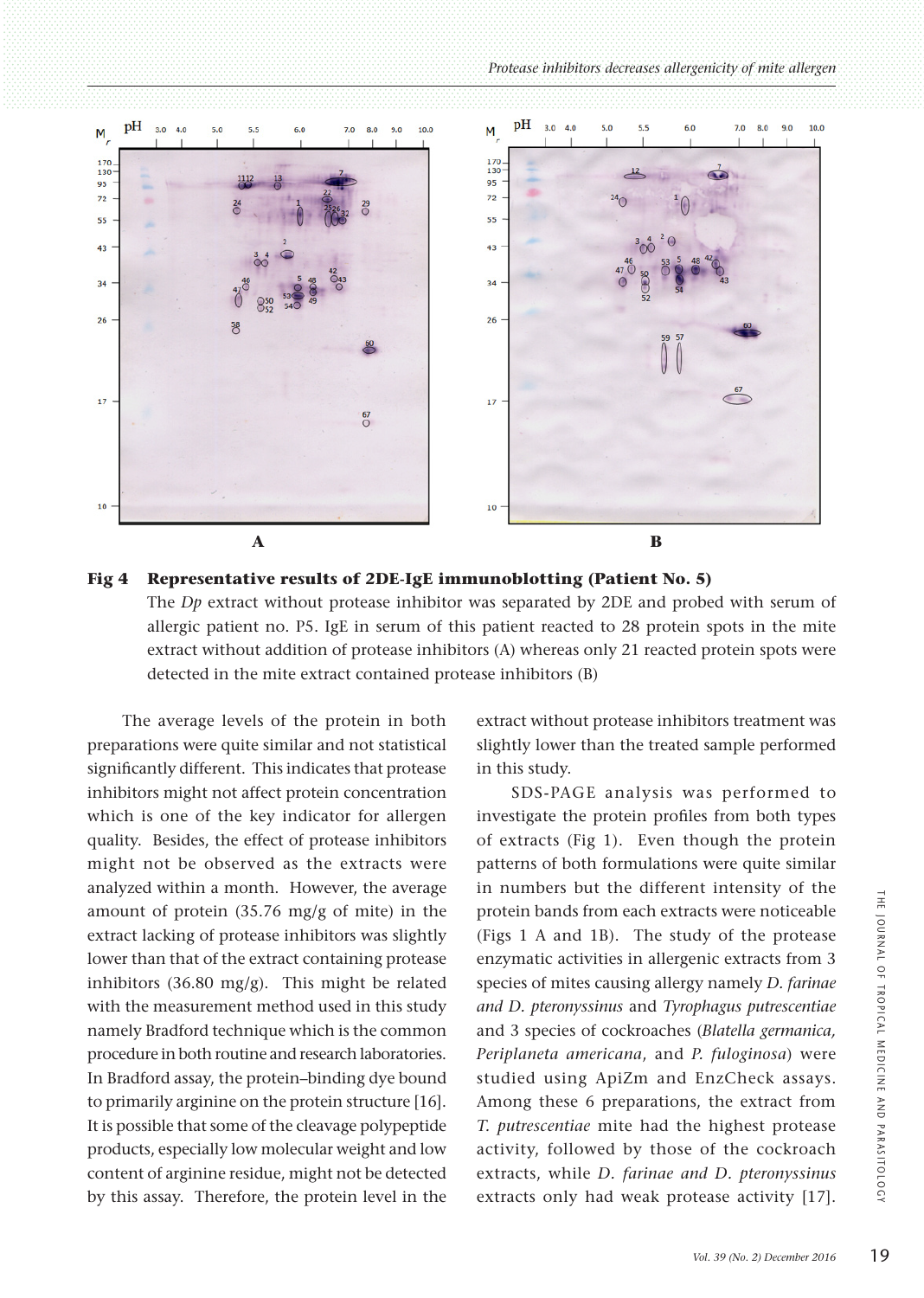Hence, the treatment with or without protease inhibitors in the extract of *D. farinae and D. pteronyssinus* mites might not affect the protein content. Moreover, the method of SDS-PAGE and Western blot analysis which are the common methods for allergen characterization might not be appropriate to detect the different outcomes especially their enzymatic activities. Therefore, a number of previous studies on allergen characterization did not add protease inhibitors in the extracts [13,18-20].

Generally, in the extract with no protease inhibitors treatment, proteins are cleaved and separated independently. This aspect was clearly demonstrated by Olivievi et al [21]. The breakdown of proteins to form a smaller polypeptides might had a different value of isoelectric point and molecular mass, which are generated the different patterns in 2DE map and IgE – immunoreactive map as shown in Figs 3 and 4, respectively.

The results of reactive bands in each extracts were corresponding to the protein pattern in SDS-PAGE analysis. From Table 2, it clearly demonstrates that the IgE reactivity of most reactive bands of Dp extract without protease inhibitors were higher than those of Dp extract with protease inhibitors. The similar findings were also exhibited in Table 3. Not only more reactive spots but also higher percentages of their allergenicities were identified from the extract without protease inhibitors than those of the extract with protease inhibitors treatment. In fact, the mechanism of protease inhibitors is to block the active site of protein and prevent cleaving proteins into smaller fragments without changing protein structure or its function [9,10]. Blocking the cleaving site by protease inhibitors may inhibit or interfere IgE binding epitopes as this catalytic region is not only for proteolytic activity but also for conformational IgE antibody binding epitopes of Der p 1 and Der f 1 [22]. Therefore, allergens in the extract with protease inhibitors supplement showed lower IgE reactivities than those of allergenic protein in the other type of extract.

We conclude that across all methods

employed in this study, adding protease inhibitors in the extraction will interfere with IgE binding epitopes of the allergen. Hence, we discourage the use of protease inhibitors especially in the extract contained protease-rich allergens or having high enzymatic activities. Our findings have wide implications for allergen preparation both for research studies as well as mass specific protein production including for commercialization.

#### **Acknowledgments**

The work was supported by the National Research University (NRU) project of the Office of Commission on Higher Education, Ministry of Education Thailand through the Center of Biopharmaceutical Development and Innovative Therapy, Mahidol University and the NSTDA Chair Professor grant to Wanpen Chaicumpa. Anchalee Tungtrongchitr and Nitat Sookrung are scholars of the "Chalermphrakiat" grant, Faculty of Medicine Siriraj Hospital, Mahidol University. Nitat Sookrung is also the scholar of the RSA grant of the Thailand Research Fund (TRF). The authors thank Prof. Peter Hokland, Department of Hematology, Arhus University Hospital, Denmark for scientific comments in manuscript preparation and all atopic patients and normal controls for their participation in this study.

## **References**

- 1. Pawankar R, Baena-Cagnani CE, Bousquet J, Canonica GW, Cruz AA., Kaliner MA, *et al*. State of World Allergy Report 2008: Allergy and Chronic Respiratory Diseases. WAO J. 2008;1(6):S4-17.
- 2. Ahluwalia SK, Matsui EC. The indoor environment and its effects on childhood asthma. Curr Opin Allergy Clin Immunol. 2011;11:137-43.
- 3. Leaderer BP, Belanger K, Triche E, Holford T, Gold DR, Kim Y, *et al.* Dust mite, cockroach, cat, and dog allergen concentrations in homes of asthmatic children in the northeastern United States: impact of socioeconomic factors and population density. Environ Health Perspect. 2002;110(4):419-25.